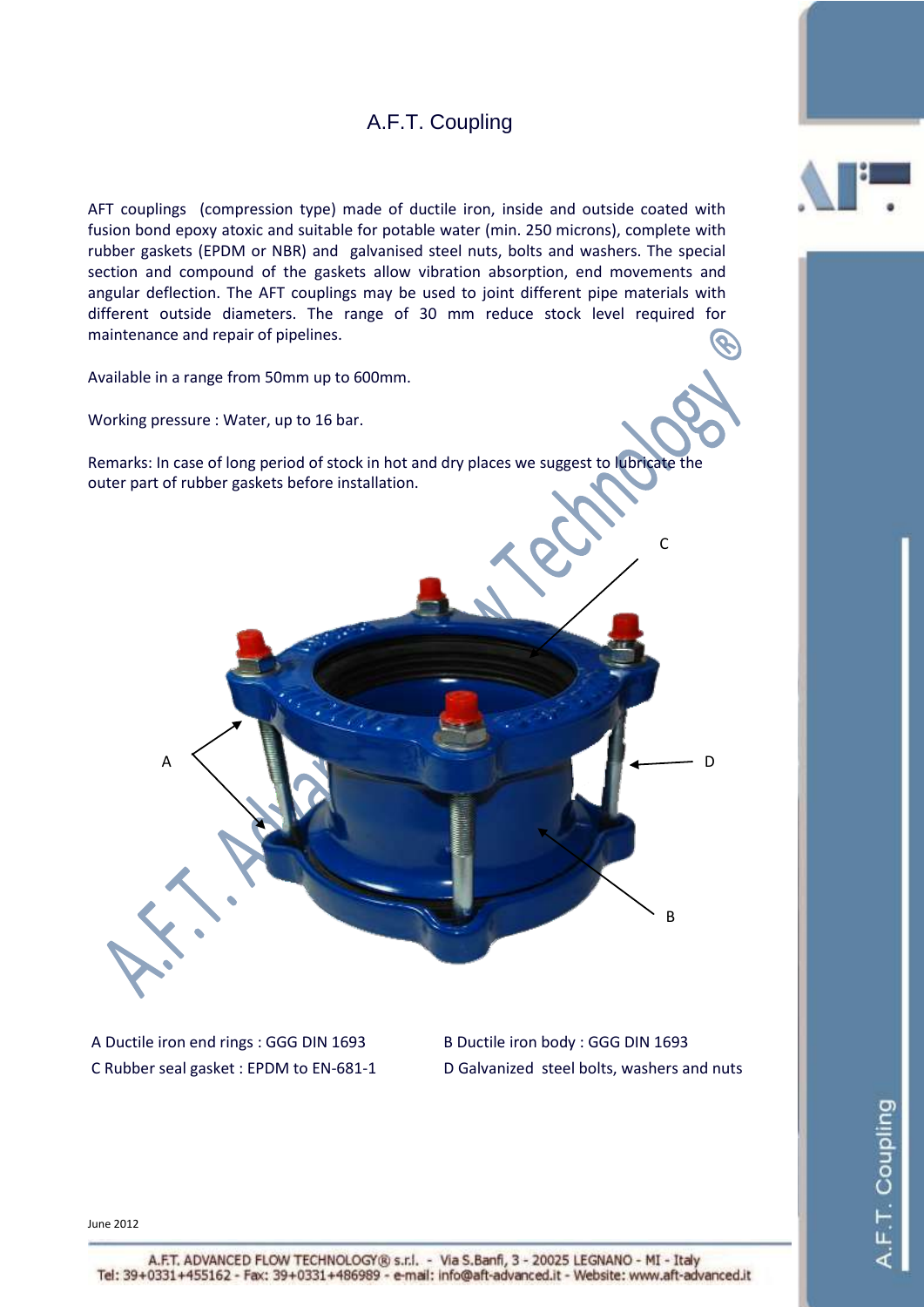## A.F.T. Coupling



| Range of<br>application   | L   | <b>Bolts</b><br>Size &<br>nos. | Application    |                      |                       |                 |                       |                  |                  |                    |                 |                |                                                    |                |
|---------------------------|-----|--------------------------------|----------------|----------------------|-----------------------|-----------------|-----------------------|------------------|------------------|--------------------|-----------------|----------------|----------------------------------------------------|----------------|
|                           |     |                                | PVC            |                      |                       |                 | Asbestos Cement pipes |                  |                  | Ductile iron pipes |                 | Steel pipes    |                                                    |                |
| Diameter(mm)<br>Dmin-Dmax |     |                                | OD             | DN                   | CL.<br>6              | CL.<br>10       | CI.<br>12,5           | CI.<br>15        | CI 17,5          | DN                 | OD              | DN             |                                                    | OD             |
| $25 - 55$                 | 110 | 12x220<br>N.3                  | 25<br>32<br>50 |                      |                       |                 |                       |                  |                  | 30                 | 40              | 30<br>40       | 1¼ 1½                                              | 42,4 48,3      |
| $39 - 69$                 | 110 | 12x220<br>N.3                  | 50<br>63       | 50                   | 68                    | 68              | 68                    | 68               | 68               | 30 40 50           | 44 56<br>66     | 30<br>40<br>50 | $1\frac{1}{4}$<br>$1\frac{1}{2}$<br>$\overline{2}$ | 42,4 48,3 60,3 |
| $46 - 76$                 | 110 | 12x220<br>N.3                  | 63<br>75       | 50 <sub>1</sub>      | 68                    | 68              | 68                    | 68               | 68               | 40<br>50           | 55 66           | 40<br>50<br>60 | $1\frac{1}{2}$<br>$\overline{2}$                   | 48,3 60,3 70   |
| $57 - 87$                 | 110 | 12x220<br>N.4                  | 63<br>75       | 50<br>60             | 68<br>78              | 68<br>78        | 68<br>78              | 68<br>78         | 68<br>82         | 50<br>60<br>65     | 6677<br>82      | 50<br>60<br>70 | $\overline{2}$<br>$2\frac{1}{2}$                   | 60,37076,1     |
| $78 - 108$                | 110 | $\bullet$<br>12x220<br>N.4     | 90             | 60<br>70<br>80<br>90 | 78<br>88<br>98<br>108 | 78<br>88<br>98  | 78<br>88<br>102       | 78<br>88<br>106  | 82<br>92         | 65<br>70<br>80     | 82<br>88<br>90  | 80             | 3                                                  | 88,9           |
| $87 - 117$                | 110 | 12x220<br>N.4                  | 90<br>110      | 70<br>80<br>90       | 88<br>98<br>108       | 88<br>98<br>110 | 88<br>102<br>112      | 88<br>106<br>112 | 92<br>110<br>114 | 70<br>80<br>90     | 88<br>98<br>109 | 80<br>100      | 3<br>4                                             | 88,9<br>114,3  |
| $100 - 130$               | 110 | 12x220<br>N.4                  | 110<br>125     | 80<br>90<br>100      | 108<br>118            | 110<br>120      | 102<br>112<br>126     | 106<br>112       | 110<br>114       | 90 100             | 109<br>118      | 100            | 4                                                  | 114;3          |
| $117 - 147$               | 110 | 12x250<br>N.4                  | 125<br>140     | 100 <br>125          | 118<br>143            | 120<br>147      | 126                   | 132              | 136              | 100 125            | 118<br>144      | 125            | 5                                                  | 139,7          |

June 2012

A.F.T. ADVANCED FLOW TECHNOLOGY® s.r.l. - Via S.Banfi, 3 - 20025 LEGNANO - MI - Italy<br>Tel: 39+0331+455162 - Fax: 39+0331+486989 - e-mail: info@aft-advanced.it - Website: www.aft-advanced.it



B